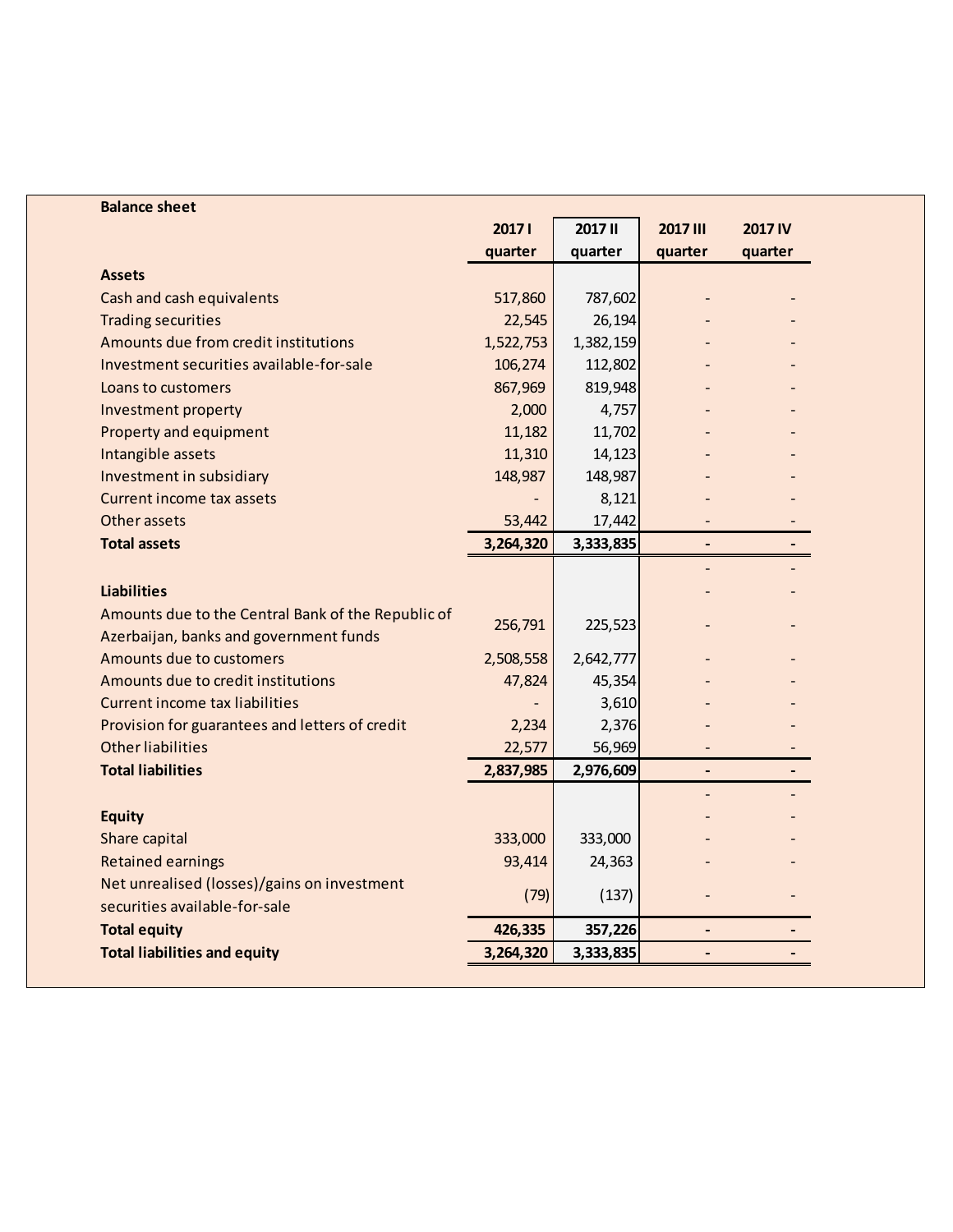## **Profit and loss statement**

|                                             | 20171     | <b>2017 II</b> | 2017 III                     | <b>2017 IV</b> | Year      |
|---------------------------------------------|-----------|----------------|------------------------------|----------------|-----------|
|                                             | quarter   | quarter        | quarter                      | quarter        |           |
| Interest income                             | 42,743    | 44,540         |                              |                | 87,283    |
| Interest expense                            | $-12,579$ | $-13,471$      |                              |                | $-26,050$ |
|                                             |           |                |                              |                |           |
| <b>Net interest income</b>                  | 30,165    | 31,068         |                              | $\blacksquare$ | 61,233    |
| Provisions                                  | $-13,327$ | $-23,865$      |                              |                | $-37,192$ |
| Net interest income after provision for     |           |                |                              |                |           |
| impairment of interest bearing assets       | 16,837    | 7,204          |                              |                | 24,041    |
|                                             |           |                |                              |                |           |
| Net fee and commission income               | 3,839     | 3,940          |                              |                | 7,778     |
| Net gains from securities                   |           |                |                              |                |           |
| Net gains/(losses) from foreign currencies: | 14,886    | 8,594          |                              |                | 23,481    |
| Other income                                | 6         | $-1,691$       |                              |                | $-1,685$  |
| <b>Non-interest income</b>                  | 18,732    | 10,843         | $\qquad \qquad \blacksquare$ |                | 29,575    |
|                                             |           |                |                              |                |           |
| Personnel expenses                          | $-5,068$  | $-17,335$      |                              |                | $-22,403$ |
| General and administrative expenses         | $-5,353$  | $-5,815$       |                              |                | $-11,168$ |
| Depreciation and amortisation               | $-1,151$  | $-1,700$       |                              |                | $-2,851$  |
| <b>Non-interest expenses</b>                | $-11,572$ | $-24,851$      | $\qquad \qquad \blacksquare$ |                | $-36,423$ |
|                                             |           |                |                              |                |           |
| (Loss)/profit before income tax expense     | 23,998    | $-6,804$       | $\qquad \qquad \blacksquare$ |                | 17,193    |
| Income tax expense                          | $-52$     | $-3,610$       | $\overline{a}$               |                | $-3,662$  |
| Net (loss)/profit for the year              | 23,946    | $-10,415$      |                              |                | 13,531    |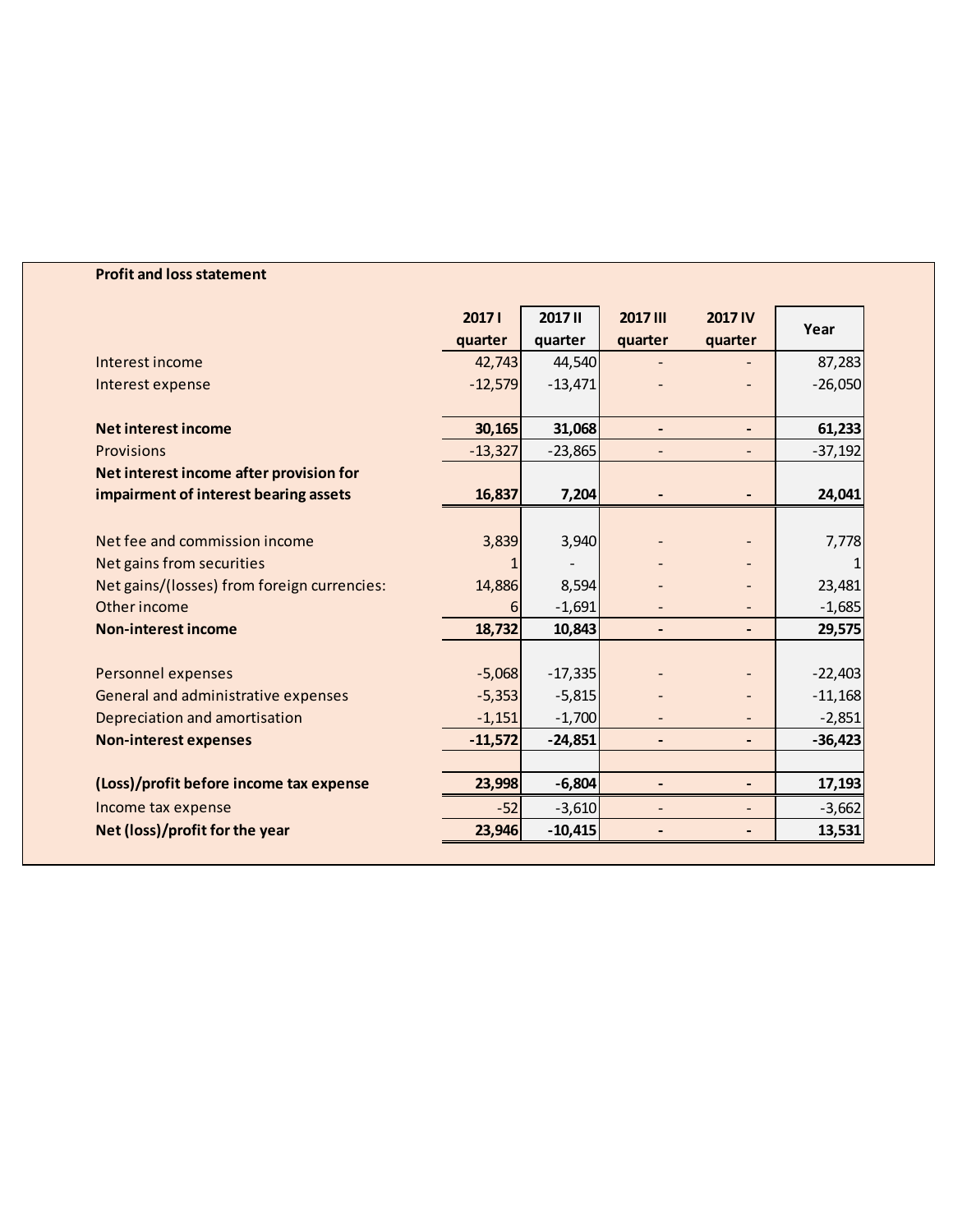|                                                                  | 20171          | <b>2017 II</b> | 2017 III                 | <b>2017 IV</b>               | Year       |
|------------------------------------------------------------------|----------------|----------------|--------------------------|------------------------------|------------|
|                                                                  | quarter        | quarter        | quarter                  | quarter                      |            |
| <b>Cash flows from operating activities</b>                      |                |                |                          |                              |            |
| Interest received                                                | 29,980         | 39,720         |                          | ÷,                           | 69,699     |
| Interest paid                                                    | $-8,839$       | $-8,484$       |                          |                              | $-17,322$  |
| Net fees received                                                | 3,839          | 3,940          |                          |                              | 7,778      |
| Realised gains less losses from dealing in foreign currencies    | 14,886         | 8,594          |                          | $\qquad \qquad -$            | 23,481     |
| Personnel expenses paid                                          | $-5,068$       | $-17,335$      |                          | $\qquad \qquad \blacksquare$ | $-22,403$  |
| General and administrative expenses paid                         | $-5,353$       | $-5,815$       |                          | $\qquad \qquad -$            | $-11,168$  |
| Other operating received/(paid)                                  | $\overline{7}$ | $-1,691$       |                          | $\overline{a}$               | $-1,684$   |
| Cash flows from operating activities before changes in operating |                |                |                          |                              |            |
| assets and liabilities                                           | 29,452         | 18,928         |                          |                              | 48,380     |
| Net (increase)/decrease in operating assets                      |                |                |                          |                              |            |
| <b>Trading securities</b>                                        | 6              | $-3,649$       |                          | $\blacksquare$               | $-3,643$   |
| Amounts due from credit institutions                             | $-411,959$     | 140,594        |                          |                              | $-271,365$ |
| Loans to customers                                               | $-11,096$      | 24,157         |                          |                              | 13,061     |
| Other assets                                                     | $-36,642$      | 36,000         |                          |                              | $-642$     |
| Net increase/(decrease) in operating liabilities                 |                |                |                          |                              |            |
| Amounts due to the Central Bank of the Republic of Azerbaijan,   |                |                |                          |                              |            |
| banks and government funds                                       | 3,700          | $-31,268$      |                          | $\qquad \qquad \blacksquare$ | $-27,568$  |
| Amounts due to customers                                         | 126,554        | 134,219        |                          | $\blacksquare$               | 260,773    |
| Amounts due to credit institutions                               | $-3,456$       | $-2,470$       |                          | $\overline{a}$               | $-5,926$   |
| <b>Other liabilities</b>                                         | $-4,810$       | 21,488         |                          | $\qquad \qquad -$            | 16,678     |
| Net cash from/(used in) operating activities before income tax   | $-308,251$     | 337,999        |                          | $\qquad \qquad \blacksquare$ | 29,748     |
| Income tax paid                                                  | $-11,444$      | 901            | $\overline{\phantom{a}}$ | $\overline{\phantom{a}}$     | $-10,543$  |
| Net cash from/(used in) operating activities                     | $-319,695$     | 338,900        | $\overline{\phantom{a}}$ | $\qquad \qquad \blacksquare$ | 19,205     |
|                                                                  |                |                |                          |                              |            |
| <b>Cash flows from investing activities</b>                      |                |                |                          |                              |            |
| <b>Net cashflow from AFS</b>                                     | 56,857         | $-6,529$       |                          |                              | 50,328     |
| <b>Net cashflow from PPE</b>                                     | $-603$         | $-1,180$       |                          | $\qquad \qquad \blacksquare$ | $-1,784$   |
| Net cashflow from intangible                                     | $-337$         | $-2,813$       | $\overline{\phantom{a}}$ | $\qquad \qquad -$            | $-3,150$   |
| Net cash (used in)/from investing activities                     | 55,916         | $-10,522$      | $\overline{\phantom{a}}$ | $\overline{a}$               | 45,395     |
| <b>Cash flows from financing activities</b>                      |                |                |                          |                              |            |
| Dividends paid                                                   | $\mathbf 0$    | $-58,636$      |                          | $\qquad \qquad -$            | $-58,636$  |
| Net cash from financing activities                               | $\mathbf{0}$   | $-58,636$      | $\overline{\phantom{a}}$ | $\frac{1}{2}$                | $-58,636$  |
| Net increase/(decrease) in cash and cash equivalents             | $-263,779$     | 269,742        | $\blacksquare$           | $\qquad \qquad \blacksquare$ | 5,964      |
| Cash and cash equivalents, beginning                             | 781,639        | 517,860        |                          |                              | 781,639    |
| Cash and cash equivalents, ending                                | 517,860        | 787,602        |                          |                              | 787,602    |